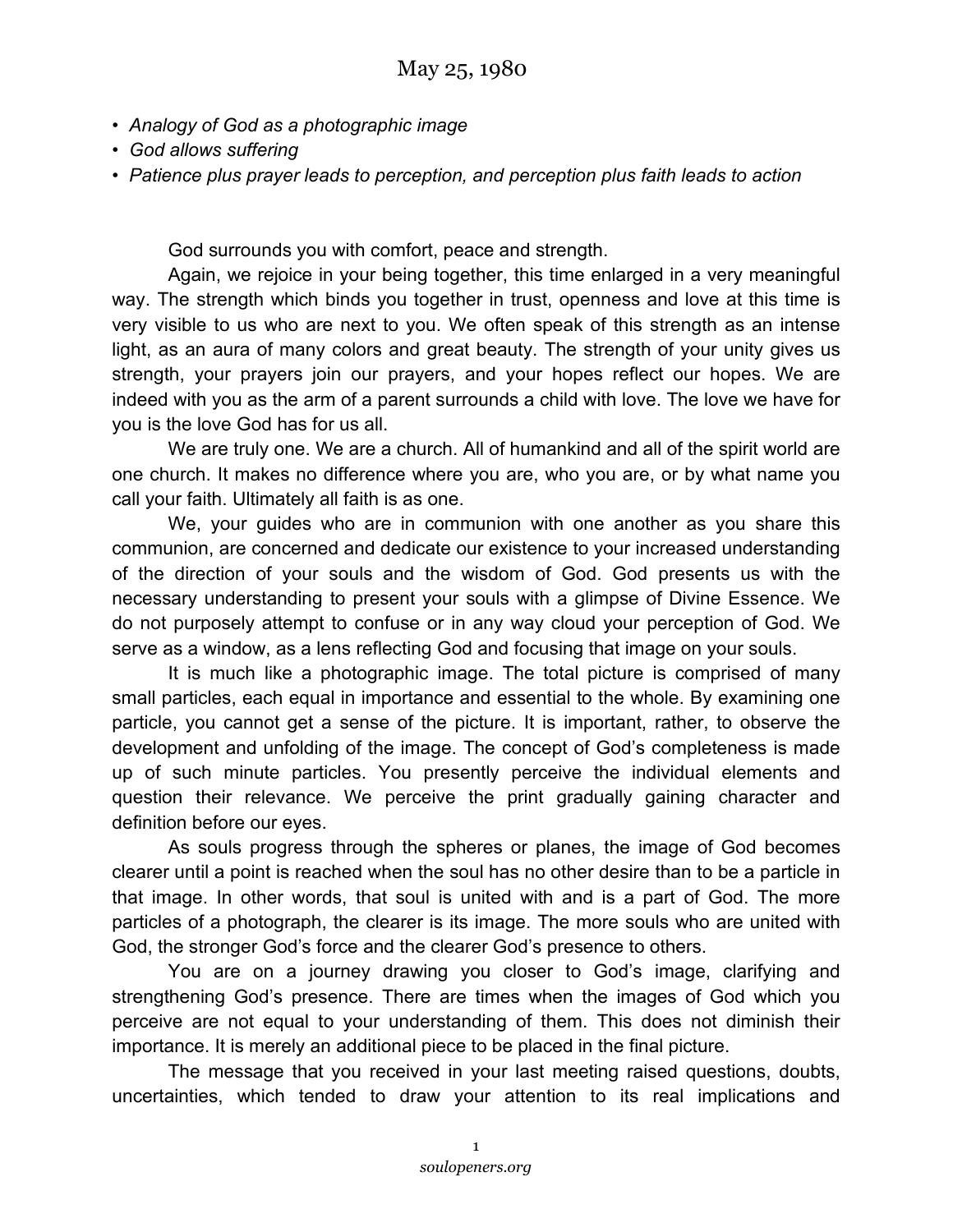applications. The message was not intended to be obscure or to be problematic, for God wishes to speak to each of you directly in terms that can be understood. There may be problems in interpretation challenging you to look deeper, but God's message is direct.

Before you interpret, begin with faith—faith in the clarity of its inception and in its generation by God. You all experience doubts. You have received messages which seem to belie the facts. Such conflicts greatly weaken God's ability to speak to each of you directly. These conflicts are not conflicts of truth, for in truth there is order, and in order there is no conflict. The problem is in your relating the truths of messages to the experience of your lives and your interpretations of those experiences. In a group such as yours, consecrated through God-directed prayer and in earnest search for Truth, you must remain faithful that it is God's truth which you receive. It is the human element which is that obstacle.

It is true, God does not ordain war. God does not ordain killing. God does not ordain suffering. All of these are the result of human decisions in an earthly life. God permits war and killing and suffering because they are also opportunities for growth in faith, not just joy. God's desire is for peace. God's desire is for patience and life, for God gave life and shall continue to give life.

Patience is an attribute of the soul which is greatly valued. It may be considered a central attribute of love, but patience alone has no point. When you are patient, you are waiting, but you are waiting for something to happen. Nothing will happen if nothing is initiated.

In life, there are two sources for the commencement of God's plans. One is God acting out God's own desire. The second is humanity acting out the perception of what is necessary. For humans, it is patience and prayer which lead to perception, and it is perception coupled with faith which leads to action. This was our intention. This was God's meaning behind the need for being decisive.

Any action without faith, as the result of perception achieved through impatience, is irresponsible. It is a condition of life which creates factions between societies, between philosophies of life, between two individuals. It is God's wish that you base your life on patience and prayer. When you pray, you wait quietly, you open your soul, and you avail yourself of God's light. If you are not patient, you do not wait. You will be unable to perceive God's direction and therefore will act without faith. Faith does not mean moving forward with your eyes closed. Faith implies moving forward with a sense of understanding. This understanding comes through patience and prayer.

There is much in the last message and this which needs to be thought over carefully. The two are in a way the same message for they deal with elements in your lives which you constantly face. They deal with things that are here, that are now, not in some foggy future. The lessons of God apply to your lives now. It is important at times